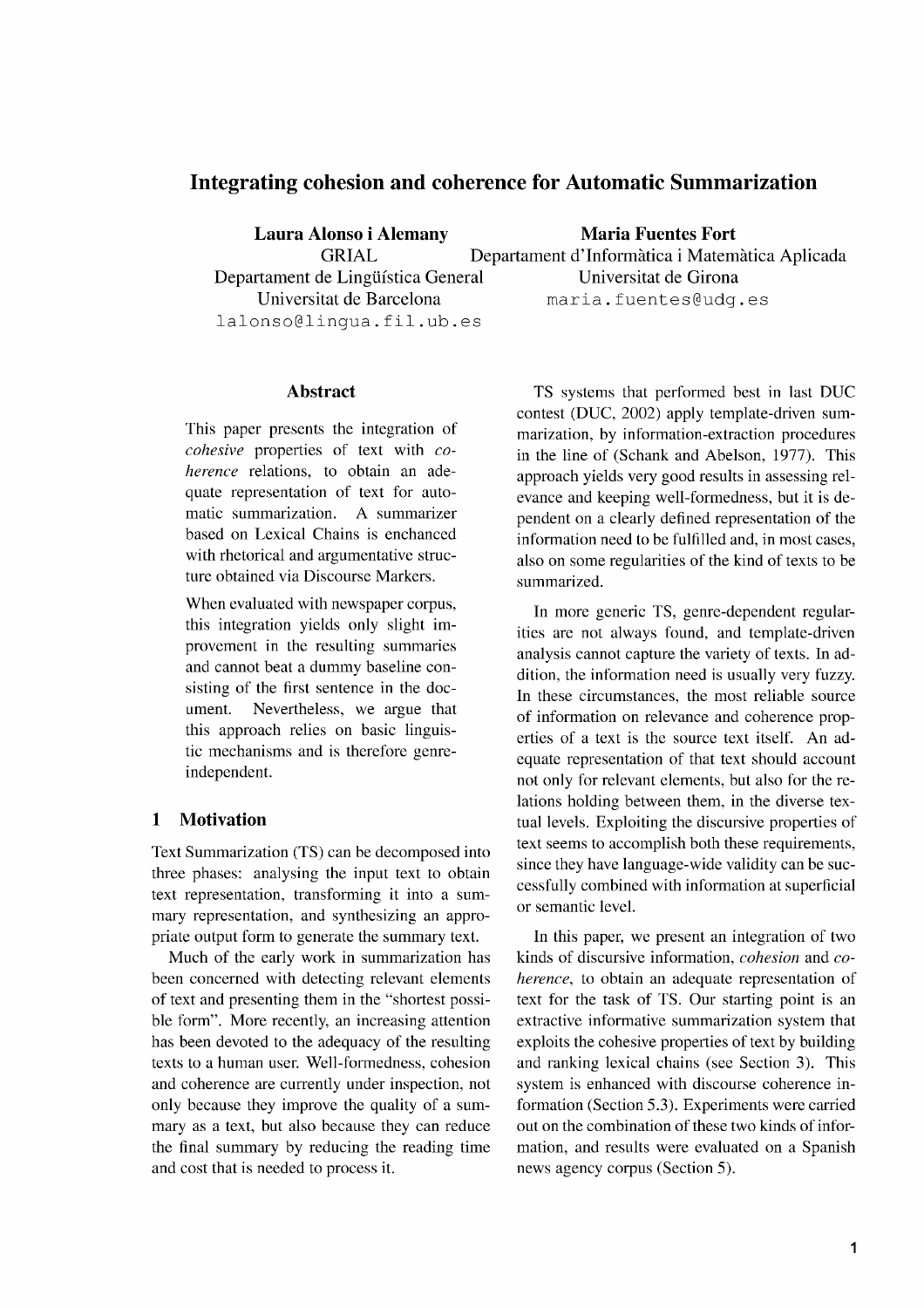# Cohesion and Coherence

Traditionally, two main components have been distinguished in the discursive structure of a text: cohesion and coherence. As defined by (Halliday and Hasan, 1976), cohesion tries to account for relationships among the elements of a text. Four broad categories of cohesion are identified: *reference, ellipsis, conjunction,* and *lexical cohesion.* On the other hand, coherence is represented in terms of relations between text segments, such as *elaboration, cause* or *explanation.* (Mani, 2001) argues that an integration of these two kinds of discursive information would yield significant improvements in the task of text summarization.

(Corston-Oliver and Dolan, 1999) showed that eliminating discursive satellites as defined by the Rhetorical Structure Theory (RST) (Mann and Thompson, 1988), yields an improvement in the task of Information Retrieval. Precision is improved because only words in discursively relevant text locations are taken into account as indexing terms, while traditional methods treat texts as unstructured bags of words.

Some analogous experiments have been carried out in the area of TS. (Brunn et al., 2001; Alonso and Fuentes, 2002) claim that the performance of summarizers based on lexical chains can be improved by ignoring possible chain members if they occur in irrelevant locations such as subordinate clauses, and therefore only consider chain candidates in main clauses. However, syntactical subordination does not always map discursive relevance. For example, in clauses expressing finality or dominated by a verb of cognition, like Y *said that X,* the syntactically subordinate clause *X* is discursively nuclear, while the main clause is less relevant (Verhagen, 2001).

In (Alonso and Fuentes, 2002), we showed that identifying and removing discursively motivated satellites yields an improvement in the task of text summarization. Nevertheless, we will show that a more adequate representation of the source text can be obtained by ranking chain members in accordance to their position in the discourse structure, instead of simply eliminating them.

## 2 Previous Work on Combining 3 Summarizing with Lexical Chains

The lexical chain summarizer follows the work of (Morris and Hirst, 1991) and (Barzilay, 1997).

As can be seen in Figure 1 (left) the text is first segmented, at different granularity levels (paragraph, sentence, clause) depending on the application. To detect chain candidates, the text is morphologically analysed, and the lemma and POS of each word are obtained. Then, Named Entities are identified and classified in a gazzetteer. For Spanish, a simplified version of (Palomar et al., 2001) extracts co-referenece links for some types of pronouns, dropping off the constraints and rules involving syntactic information.

Semantic tagging of common nouns is been performed with *is-a* relations by attaching Euro Word-Net (Vossen, 1998) synsets to them. Named Entities are been semantically tagged with *instance* relations by a set of *trigger words,* like *former president, queen,* etc., associated to each of them in a gazzetteer. Semantic relations between common nouns and Named Entities can be established via the EWN synset of the trigger words associated to a each entity.

Chain candidates are common nouns, Named Entities, definite noun phrases and pronouns, with no word sense disambiguation. For each chain candidate, three kinds of relations are considered, as defined by (Barzilay, 1997):

- Extra-strong between repetitions of a word.
- Strong between two words connected by a direct EuroWordNet relation.
- Medium-strong if the path length between the EuroWordNet synsets of the words is longer than one.

Being based on general resources and principles, the system is highly parametrisable. It has a relative independence because it may obtain summaries for texts in any language for which there is a version of WordNet an tools for POS tagging and Named Entity recognition and classification. It can also be parametrised for obtaining summaries of various lengths and at granularity levels.

As for relevance assessment, some constraints can be set on chain building, like determining the maximum distance between WN synsets of chain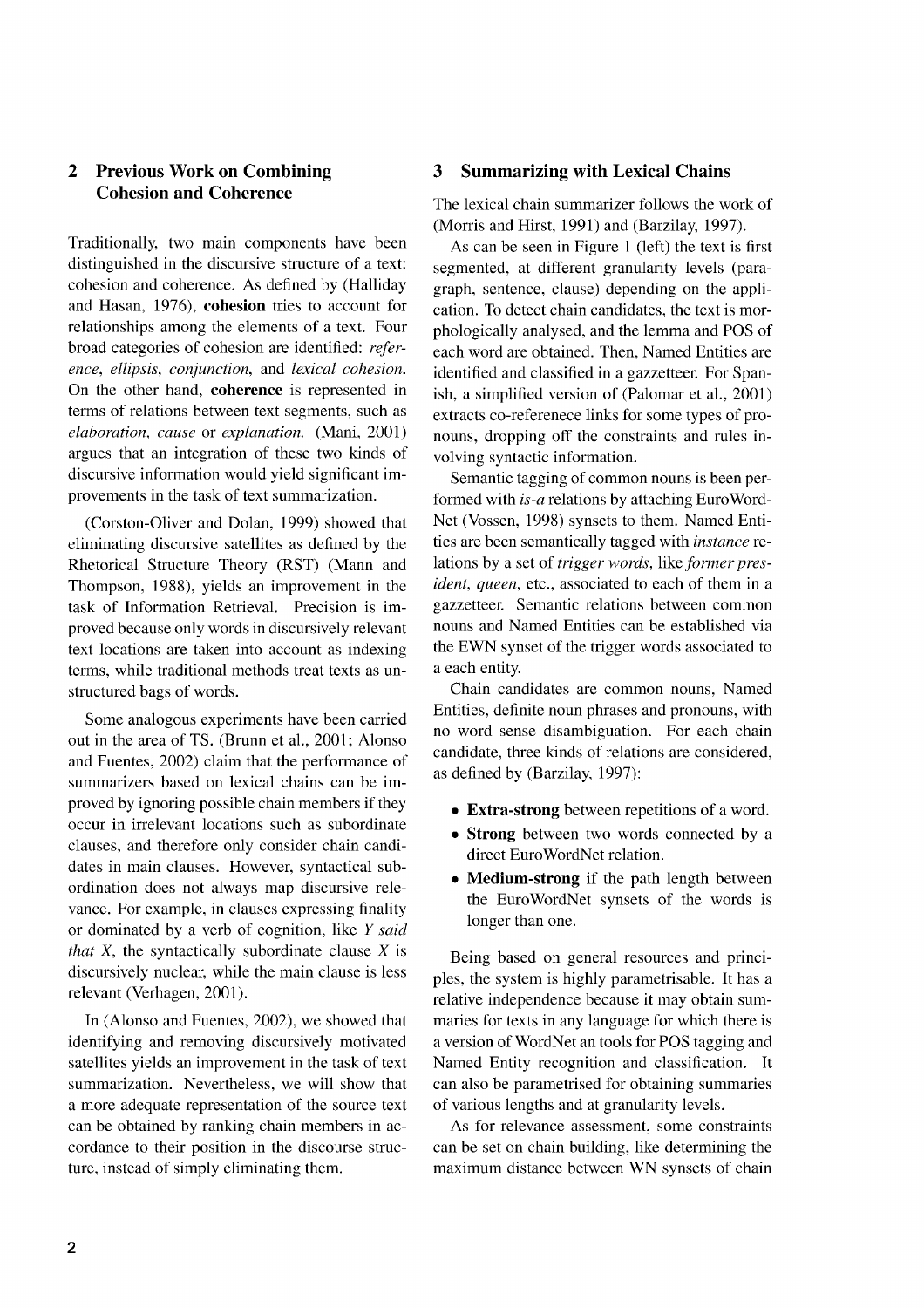candidates for building medium-strong chains, or the type of chain merging when using gazetteer information. Once lexical chains are built, they are scored according to a number of heuristics that consider characteristics such as their length, the kind of relation between their words and the point of text where they start. Textual Units (TUs) are ranked according to the number and type of chains crossing them, and the TUs which are ranked highest are extracted as a summary. This ranking of TUs can be parametrised so that a TU can be assigned a different relative scoring if it is crossed by a strong chain, by a Named Entity Chain or by a co-reference chain. For a better adaptation to textual genres, heuristics schemata can be applied.

However, linguistic structure is not taken into account for scoring the relevance lexical chains or TUs, since the relevance of chain elements is calculated irrespective of other discourse information. Consequently, the strength of lexical chains is exclusively based on lexic. This partial representation can be even misleading to discover the relevant elements of a text. For example, a Named Entity that is nominally conveying a piece of news in a document can present a very tight pattern of occurrence, without being actually relevant to the aim of the text. The same applies to other linguistic structures, such as recurring parallelisms, examples or adjuncts. Nevertheless, the relative relevance of these elements is usually marked structurally, either by sentential or discursive syntax.

# **4 Incorporating Rhetorical and Argumentative Relations**

The lexical chain summarizer was enhanced with discourse structural information as can be seen in Figure 1 (right).

Following the approach of (Marcu, 1997), a partial representation of discourse structre was obtained by means of the information associated to a Discourse Marker (DM) lexicon. DMs are described in four dimensions:

**• matter:** following (Asher and Lascarides, 2002), three different kinds of subject-matter meaning are distinguished, namely *causality, parallelism* and *context.*

- **• argumentation:** in the line of (Anscombre and Ducrot, 1983), three argumentative moves are distinguished: *progression, elaboration* and *revision.*
- **• structure:** following the notion of right frontier (Polanyi, 1988), *symmetric* and *asymmetric* relations are distinguished.
- **• syntax:** describes the relation of the DM with the rest of the elements at the discourse level, in the line of (Forbes et al., 2003), mainly used for discourse segmentation.

The information stored in this DM lexicon was used for identifying inter- and intra-sentential discourse segments (Alonso and Castellón, 2001) and the discursive relations holding between them. Discourse segments were taken as Textual Units by the Lexical Chain summarizer, thus allowing a finer granularity level than sentences.

Two combinations of DM descriptive features were used, in order to account for the interaction of different structural information with the lexical information of lexical chains. On the one hand, *nucleus-satellite* relations were identified by the combination of *matter* and *structure* dimensions of DMs. This **rhetorical** information yielded a hierarchical structure of text, so that satellites are subordinate to nucleus and they are accordingly considered less relevant. On the other hand, the **argumentative** line of text was traced via the *argumentation* and also *structure* DM dimensions, so that segments were tagged with their contribution to the progression of the argumentation.

These two kinds of structural analyses are complementary. Rhetorical information is mainly effective at discovering local coherence structures, but it is unreliable when analyzing macrostructure. As (Knott et al., 2001) argue, a different kind of analysis is needed to track coherence throughout a whole text; in their case the alternative information used is focus, we have opted for argumentative orientation. Argumentative information accounts for a higher-level structure, although it doesn't provide much detail about it.

This lexicon has been developed for Spanish (Alonso et al., 2002a). Nevertheless, the structure of the DM lexicon and the discourse parsing tools based on it is highly portable, and versions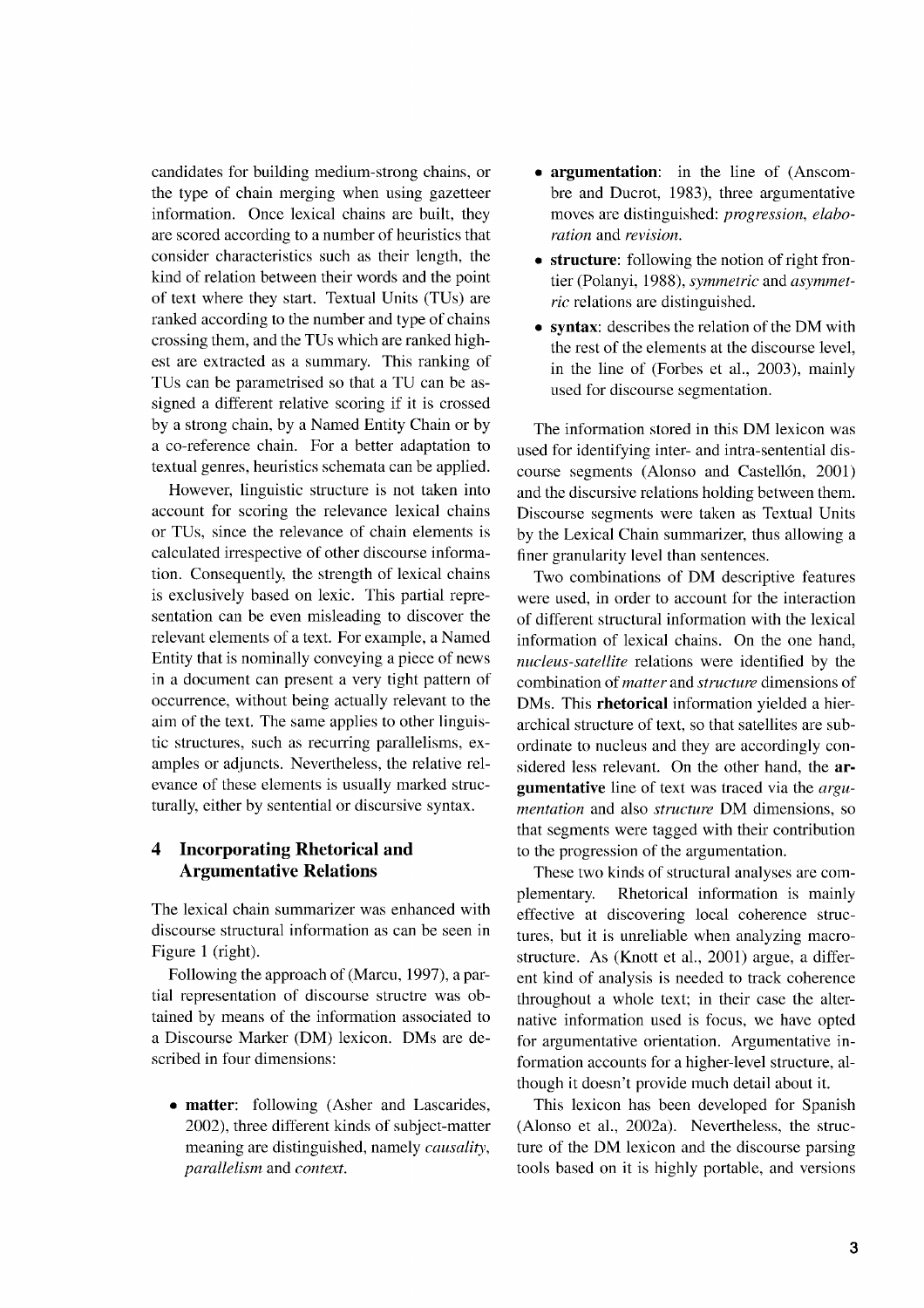

Figure 1: Integration of discursive information: lexical chains (left) and discourse structural (right)

for English and Catalan are being developed by bootstraping techniques (Alonso et al., 2002b).

# 5 Experiments

A number of experiments were carried out in order to test whether taking into account the structural status of the textual unit where a chain member occurs can improve the relevance assessment of lexical chains (see Figure 2). Since the DM lexicon and the evaluation corpus were available only for Spanish, the experiments were limited to that language. Linguistic pre-processing was performed with the CLiC-TALP system (Carmona et al., 1998; Arévalo et al., 2002).

For the evaluation of the different experiments,

the evaluation software MEADeval (MEA, 2002) was used, to compare the obtained summaries with a golden standard (see Section 5.1). From this package, the usual precision and recall measures were selected, as well as the simple cosine. Simple cosine (simply *cosine* from now on) was chosen because it provides a measure of similarity between the golden standard and the obtained extracts, overcoming the limitations of measures depending on concrete textual units.

#### 5.1 Golden Standard

The corpus used for evaluation was created within Hermes project<sup>1</sup>, to evaluate automatic summariz-

<sup>&#</sup>x27;Information about this project available in http://terral.ieec.uned.es/hermes/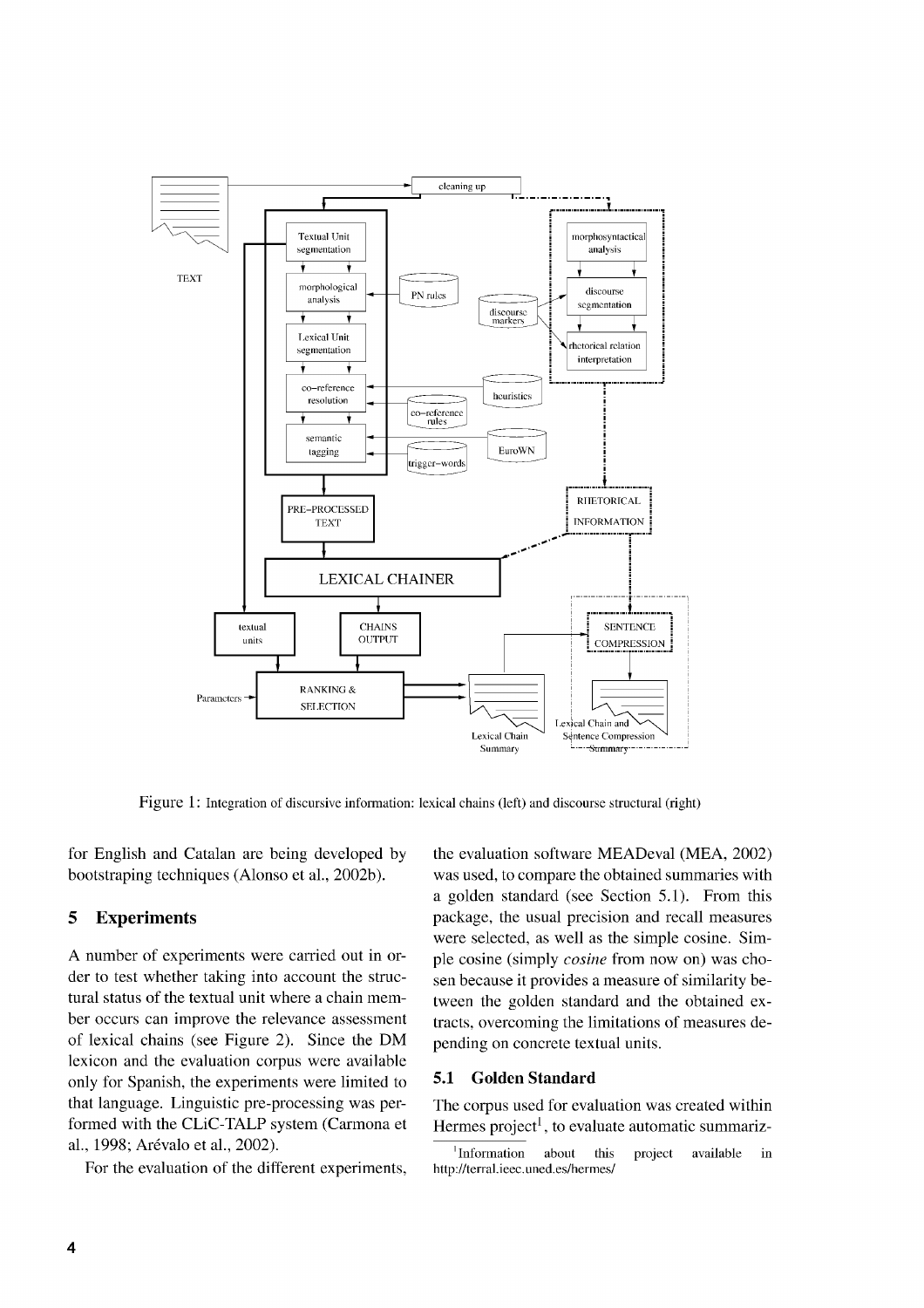

Figure 2: Experiments to assess the impact of discourse structure on lexical chain members

ers for Spanish, by comparison to human summarizers. It consists of  $120<sup>2</sup>$  news agency stories of various topics, ranging from 2 to 28 sentences and from 28 to 734 words in length, with an average length of 275 words per story.

To avoid the variability of human generated abstracts, human summarizers built an extract-based golden standard. Paragraphs were chosen as the basic textual unit because they are self-contained meaning units. In most of the cases, paragraphs contained a single sentence. Every paragraph in a story was ranked from 0 to 2, according to its relevance. 31 human judges summarized the corpus, so that at least 5 different evaluations were obtained for each story.

Golden standards were obtained coming as close as possible to the 10% of the length of the original text (19% compression average).

The two main shortcomings of this corpus are its small size and the fact that it belongs to the journalistic genre. However, we know of no other corpus for summary evaluation in Spanish.

# **5.2 Performance of the Lexical Chain System**

The performance of the Lexical Chain System with no discourse structural information was taken as the base to improve. (Fuentes and Rodriguez, 2002) report on a number of experiments to evaluate the effect of different parameters on the results of lexical chains. To keep comparability with the golden standard, and to adequately calculate precision and recall measures, paragraph-sized TUs were extracted at 10% compression rate.

Some parameters were left unaltered for the whole of the experiment set: only *strong* or *extra-*

|                    | Precision | Recall           | Cosine |  |  |
|--------------------|-----------|------------------|--------|--|--|
| Lead               | .95       | .85              | .90    |  |  |
| SweSum             | .90       | .81              | .87    |  |  |
| <b>HEURISTIC 1</b> |           |                  |        |  |  |
| Lex. Chains        | .82       | -81              | .85    |  |  |
| Lex. Chains        | .85       | .85              | .88    |  |  |
| + PN Chains        |           |                  |        |  |  |
| Lex. Chains        | .83       | .83              | .87    |  |  |
| + PN Chains        |           |                  |        |  |  |
| + coRef Chains     |           |                  |        |  |  |
| Lex. Chains        | .88       | .88              | .90    |  |  |
| + PN Chains        |           |                  |        |  |  |
| + coRef Chains     |           |                  |        |  |  |
| + 1st TU           |           |                  |        |  |  |
| <b>HEURISTIC 2</b> |           |                  |        |  |  |
| Lex. Chains        | .71       | .72              | .79    |  |  |
| Lex. Chains        | .73       | .74              | .81    |  |  |
| + PN Chains        |           |                  |        |  |  |
| Lex. Chains        | .70       | $\overline{.71}$ | .78    |  |  |
| + PN Chains        |           |                  |        |  |  |
| + coRef Chains     |           |                  |        |  |  |
| Lex. Chains        | .82       | .82              | .86    |  |  |
| + PN Chains        |           |                  |        |  |  |
| + coRef Chains     |           |                  |        |  |  |
| $+1st$ TU          |           |                  |        |  |  |

Table 1: Performance of the lexical chain Summarizer

*strong* chains were built, no information from defined noun phrases or trigger words could be used and only short co-reference chains were built. Results are presented in Table I.

The first column in the table shows the main parameters governing each trial: simple lexical chains, lexical chains successively augmented with proper noun and co-Reference chains, and finally giving special weighting to the 1st TU because of global document structure appliable to the journalistic genre.

Two heuristics schemata were experimented: *heuristic 1* ranks as most relevant the first TU crossed by a strong chain, while *heuristic 2* ranks highest the TU crossed by the maximum of strong chains. An evaluation of SweSum (SweSum, 2002), a summarization system available for Spanish, is also provided as a comparison ground. Trials with SweSum were carried out with the default parameters of the system. In addition, the first paragraph of every text, the so-called lead summary, was taken as a dummy baseline.

As can be seen in Table 1, the lead achieves the best results, with almost the best possible score. This is due to the pyramidal organisation of the journalistic genre, that causes most relevant information to be placed at the beginning of the text. Consequently, any heuristic assigning more relevance to the beginning of the text will achieve bet-

 $2$ For the experiments reported here, one-paragraph news were dropped, resulting in a final set of Ill news stories.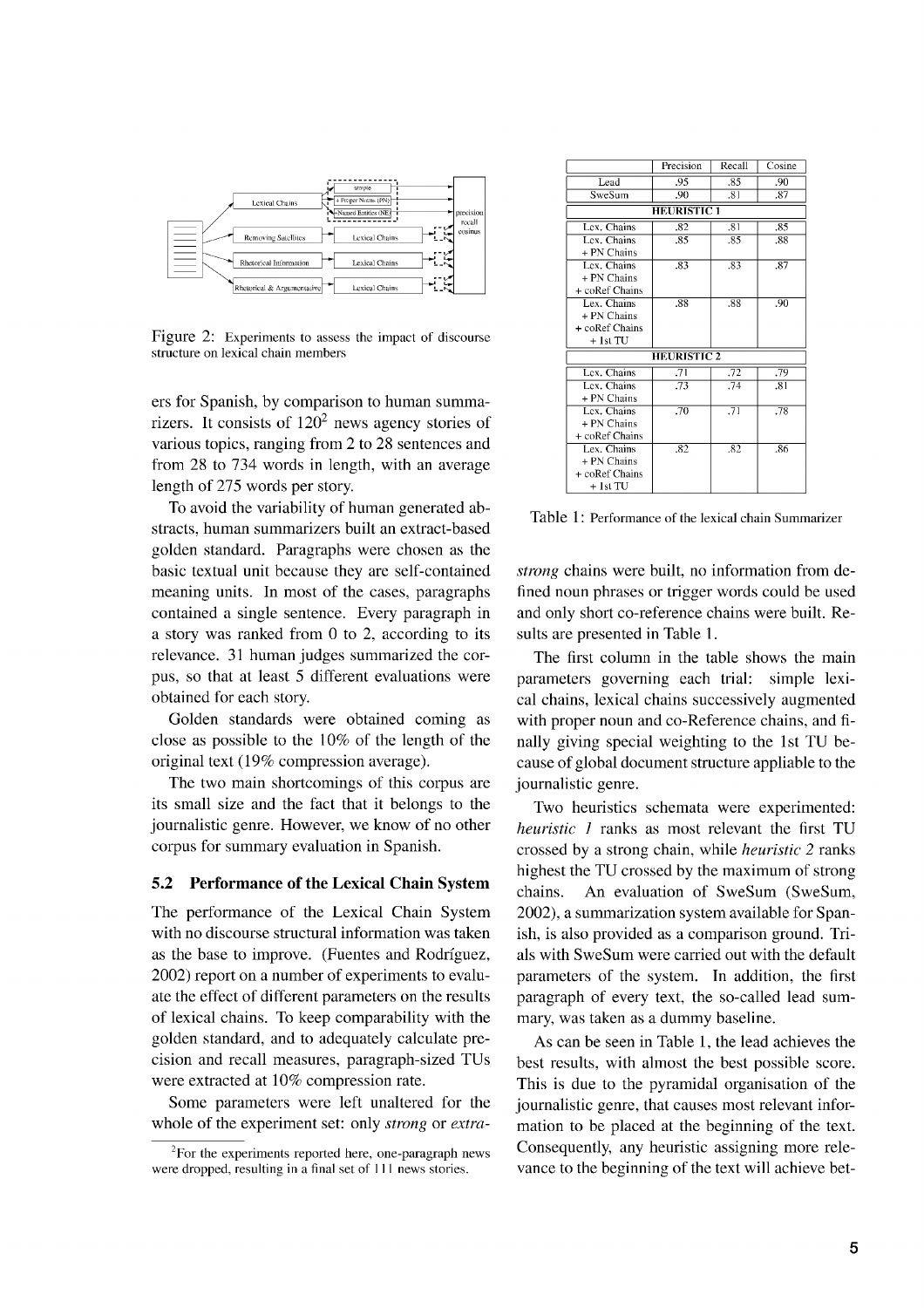ter results in this kind of genre. This is the case for the default parameters of SweSum and *heuristic 1.*

However, it must be noted that lexical chain summarizer produces results with high cosine and low precision, while SweSum yields high precision and low cosine. This means that, while the textual units extracted by the summarizer are not identical to the ones in the golden standard, their content is not dissimilar. This seems to indicate that the summarizer successfully captures content-based relevance, which is genreindependent. Consequently, the lexical chain summarizer should be able to capture relevance when applied to non-journalistic texts. This seems to be supported by the fact that *heuristic* 2 improves cosine over precision four points higher than *heuristic 1,* which seems more genre-dependent.

Unexpectedly, co-reference chains cause a decrease in the performance of the system. This may be due to their limited length, and also to the fact that both full forms and pronouns are given the same score, which does not capture the difference in relevance signalled by the difference in form.

# **5.3 Results of the Integration of Heterogenous Discursive Informations**

Structural discursive information was integrated with only those parameters of the lexical chain summarizer that exploited general discursive information. *Heuristic I* was not considered because it is too genre-dependent. No co-reference information was taken into account, since it does not seem to yield any improvement.

The results of integrating lexical chains with discourse structural information can be seen in Table 2. Following the design sketched in Figure 5, the performance of the lexical chains summarizer was first evaluated on a text where satellites had been removed. As stated by (Brunn et al., 2001; Alonso and Fuentes, 2002), removing satellites slightly improves the relevance assessment of the lexical chainer (by one point).

Secondly, discourse coherence information was incorporated. Rhetorical and argumentative informations were distinguished, since the first identifies mainly unimportant parts of text and the second identifies both important and unimportant. Identifying satellites instead of removing them

|                               | Precision        | Recall | Cosine |  |  |
|-------------------------------|------------------|--------|--------|--|--|
| <b>Sentence Compression</b>   |                  |        |        |  |  |
| + Lexical Chains              |                  |        |        |  |  |
| Sentence Compression          |                  |        |        |  |  |
| + Lexical Chains              | .74              | .75    | .70    |  |  |
| + PN Chains                   |                  |        |        |  |  |
| <b>Sentence Compression</b>   |                  |        |        |  |  |
| + Lexical Chains              | .86              | .85    | .76    |  |  |
| + PN Chains                   |                  |        |        |  |  |
| $+1stTU$                      |                  |        |        |  |  |
| <b>Rhetorical Information</b> |                  |        |        |  |  |
| + Lexical Chains              |                  |        |        |  |  |
| Rhetorical Information        |                  |        |        |  |  |
| + Lex. Chains                 | .74              | .76    | .82    |  |  |
| + PN Chains                   |                  |        |        |  |  |
| Rhetorical Information        |                  |        |        |  |  |
| + Lex. Chains                 | .83              | .84    | -86    |  |  |
| + PN Chains                   |                  |        |        |  |  |
| $+1st$ TU                     |                  |        |        |  |  |
| <b>Rhetorical</b>             |                  |        |        |  |  |
| + Argumentative               |                  |        |        |  |  |
|                               | + Lexical Chains |        |        |  |  |
| Rhetorical Information        |                  |        |        |  |  |
| + Argumentative               | .79              | .80    | .84    |  |  |
| + Lex. Chains                 |                  |        |        |  |  |
| + PN Chains                   |                  |        |        |  |  |
| Rhetorical Information        |                  |        |        |  |  |
| + Argumentative               | .84              | .85    | .87    |  |  |
| + Lex. Chains                 |                  |        |        |  |  |
| + PN Chains                   |                  |        |        |  |  |
| $+$ 1st TU                    |                  |        |        |  |  |

Table 2: Results of the integration of lexical chains and discourse structural information

yields only a slight improvement on recall (from .75 to .76), but significantly improves cosine (from .70 to .82).

When argumentative information is provided, an improvement of .5 in performance is observed in all three metrics in comparison to removing satellites. As can be expected, ranking the first TU higher results in better measures, because of the nature of the genre. When this parameter is set, removing satellites outperforms the results obtained by taking into account discourse structural information in precision. However, this can also be due to the fact that when the text is compressed, TUs are shorter, and a higher number of them can be extracted within the fixed compression rate. It must be noted, though, that recall does not drop for these summaries.

Lastly, intra-sentential and sentential satellites of the best summary obtained by lexical chains were removed, increasing compression of the resulting summaries from an average 18.84% for lexical chain summaries to a 14.43% for summaries which were sentence-compressed. Moreover, since sentences were shortened, readability was increased, which can be considered as a fur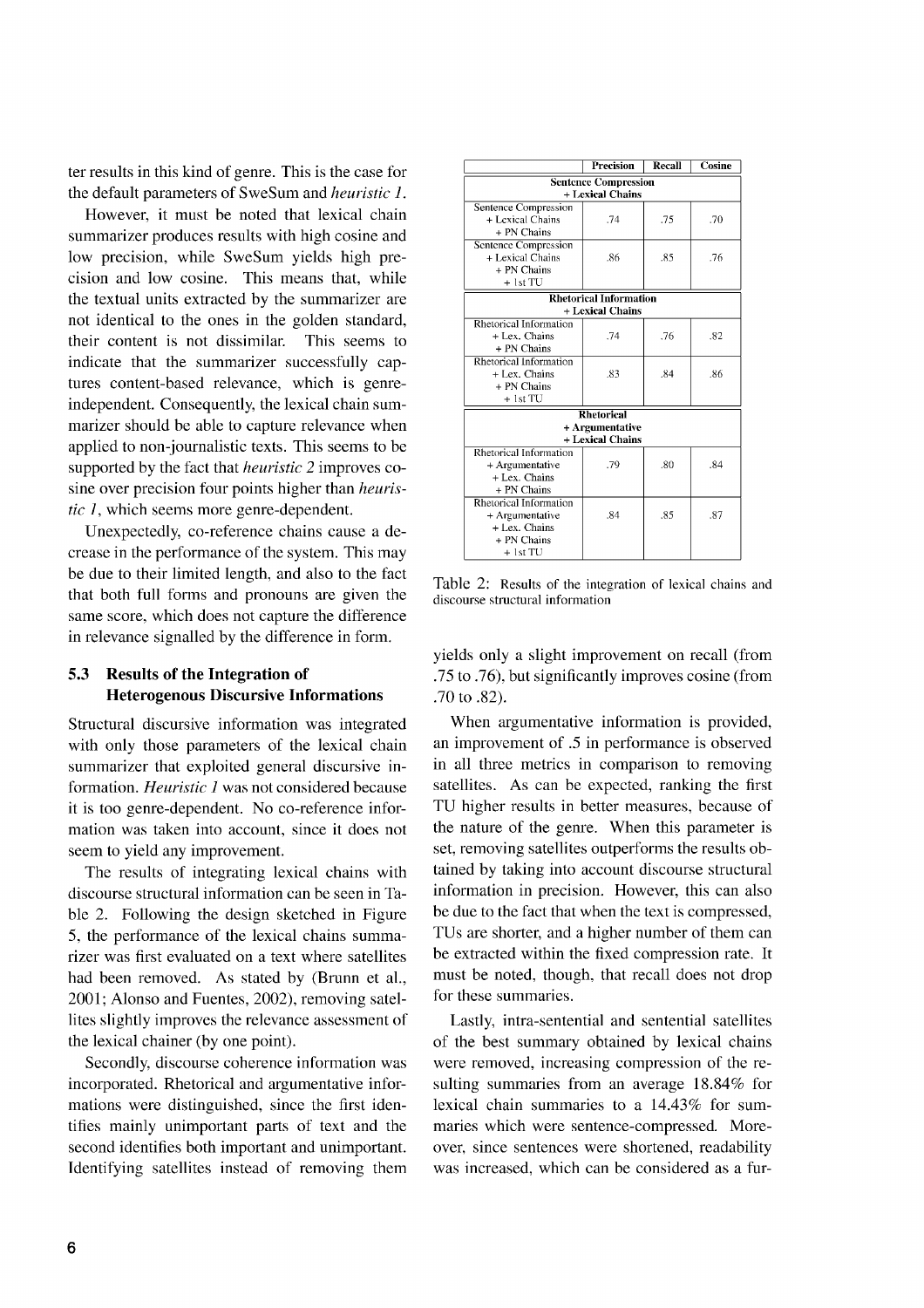ther factor of compression. However, these summaries have not been evaluated with the MEADeval package because no golden standard was available for textual units smaller than paragraphs. Precision and recall measures could not be calculated for summaries that removed satellites, because they could not be compared with the golden standard, consisting only full sentences.

### 5.4 Discussion

The presented evaluation successfully shows the improvements of integrating cohesion and coherence, but it has two weak points. First, the small size of the corpus and the fact that it represents a single genre, which does not allow for safe generalisations. Second, the fact that evaluation metrics fall short in assessing the improvements yielded by the combination of these two discursive informations, since they cannot account for quantitative improvements at granularity levels different from the unit used in the golden standard, and therefore a full evaluation of summaries involving sentence compression is precluded. Moreover, qualitative improvements on general text coherence cannot be captured, nor their impact on summary readability.

As stated by (Goldstein et al., 1999), *"one of the unresolved problems in summarization evaluation is how to penalize extraneous non-useful information contained in a summary".* We have tried to address this problem by identifying text segments which carry non-useful information, but the presented metrics do not capture this improvement.

# **6 Conclusions and Future Work**

We have shown that the collaborative integration of heterogeneous discursive information yields an improvement on the reperesentation of source text, as can be seen by improvements in resulting summaries. Although this enriched representation does not outperform a dummy baseline consisting of taking the first paragraph of the text, we have argued that the resulting representation of text is genre-independent and succeeds in capturing content relevance, as shown by cosine measures.

Since the properties exploited by the presented system are text-bound and follow general principles of text organization, they can be considered to have language-wide validity. This means that

the system is domain-independent, though it can be easily tuned to different genres.

Moreover, the system presents portability to a variety of languages, as long as it has the knowledge sources required, basically, shallow tools for morpho-syntactical analysis, a version of WordNet for building and ranking lexical chains, and a lexicon of discourse markers for obtaining a certain discourse structure.

Future work concerning the lexical chain summarizer will be focussed in building longer lexical chains, exploiting other relations in EWN, merging chains and even merging heterogeneous information. Improvements in the analysis of structural discursive information include enhancing the scope to paragraph and global document level, integrating heterogeneous discursive information and proving language-wide validity of Discourse Marker information.

To provide an adequate assessment of the achieved improvements, the evaluation procedure is currently being changed. Given the enormous cost of building a comprehensive corpus for summary evaluation, the system has been partially adapted to English, so that it can be evaluated with the data and procedures of (DUC, 2002).

Nevertheless, our future efforts will also be directed to gathering a corpus of Spanish texts with abstracts from which to automatically obtain a corpus of extracts with their corresponding texts, as proposed by (Marcu, 1999). Concerning qualitative evaluation, we will try to apply evaluation metrics that are able to capture content and coherence aspects of summaries, such as more complex content similarity or readability measures.

# **7 Acknowledgements**

This research has been conducted thanks to a grant associated to the X-TRACT project, PB98-1226 of the Spanish Research Department. It has also been partially funded by projects HERMES (TIC2000-0335-C03-02). PE-TRA (TIC2000-1735-0O2-02), and by CLiC (Centre de Lllengutatge i Computació).

#### **References**

Laura Alonso and Irene Castellón. 2001. Towards a delimitation of discursive segment for natural language processing applications. In *First International Workshop on Semantics, Pragmatics and Rhetoric,* Donostia - San Sebastian, November.